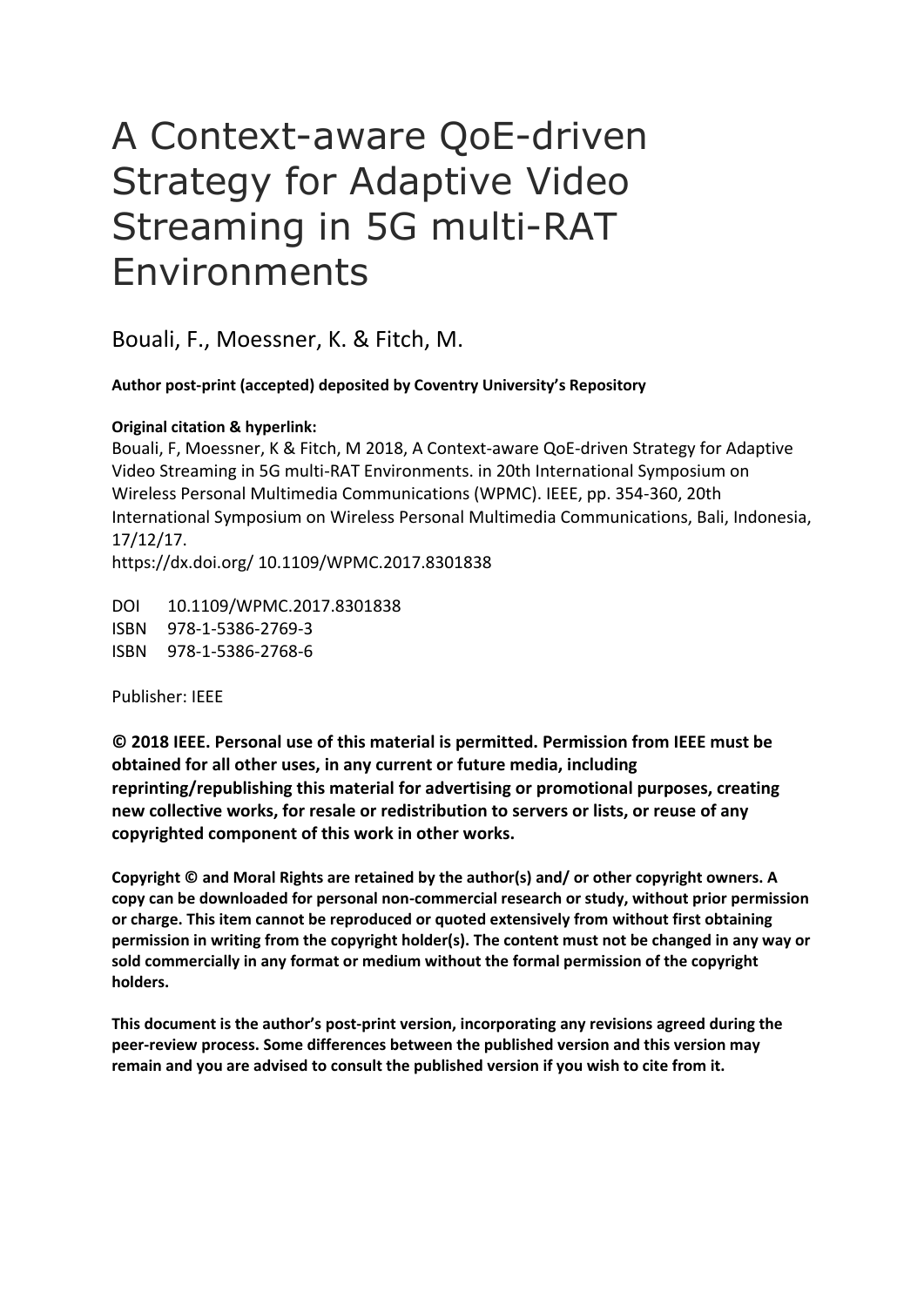# A Context-aware QoE-driven Strategy for Adaptive Video Streaming in 5G multi-RAT Environments

F. Bouali, K. Moessner M. Fitch 5G Innovation Centre (5GIC) BT Research Email: {f.bouali, k.moessner}@surrey.ac.uk Email: michael.ftch@bt.com

University of Surrey, UK Adastral Park, Ipswich IP5 3RE, UK

*Abstract***—This paper extends traditional dynamic adaptive streaming over HTTP (DASH) to effciently exploit all available bands tive quality-of-experience (QoE) metric is proposed to capture the most relevant factors that impact user perception during streaming sessions. Based on it, a QoE-driven adaptation strategy is devised to jointly select the best radio access technology (RAT) and quality for each video segment depending on the various components of the context. It relies frst on fuzzy logic to estimate the QoE provided by each available RAT subject to the uncertainty level associated with DASH clients. Then, a fuzzy multiple attribute decision making (MADM) methodology is developed to combine the QoE estimates with the heterogeneous components of the context to assess the in-context suitability levels. The proposed approach is applied to adapt video streaming across available RATs in dense deployments for a set of** *Bronze* **and** *Gold* **subscriptions. The results reveal that the proposed strategy always assigns** *Gold* **clients to the wellregulated licensed band, while switches** *Bronze* **clients between licensed and unlicensed bands depending on the operating conditions. It strikes a balance between maximising video quality and reducing playback stalling, which signifcantly improves the perceived QoE compared to the traditional DASH approach.** 

# I. CONTEXT/MOTIVATION

The traditional quality-of-service (QoS) metrics fall short in meeting the stringent requirements associated with emerging interactive applications (e.g., two-way gaming). As a result, the quality-of-experience (QoE) level perceived by the enduser is expected to become one of the most relevant metrics in the ffth-generation (5G) of wireless networks. In this respect, there has been an increasing trend towards incorporating QoEdriven mechanisms to assist, e.g., network management [1], scheduling [2], and content caching [3].

Most of these mechanisms have been developed to support the emerging dynamic adaptive streaming over HTTP (DASH) standard developed by the moving picture experts group (MPEG) [4]. DASH has become the preferred choice of most video providers (e.g., Youtube and Netfix), and has been recently adopted by the third generation partnership project (3GPP) [5]. The key concept behind DASH is that video sequences are split into segments that are encoded with different qualities (e.g., resolutions and bit-rates) and delivered over Transmission Control Protocol (TCP) transport from conventional web-servers. During streaming sessions, a DASH client requests, for each of these segments, the most appropriate quality depending on its local conditions (e.g., available bandwidth and buffer level). Given that the implementation details of such adaptation were left unspecifed by the standard [4], lots of effort has been made to come up with the most effcient adaptation logic. Some proposals have focused on minimizing the likelihood of stalling [6, 7],

while others have given more priority to maximize video quality [8, 9]. More interestingly, other strategies have been devised to strike a balance between the conficting objectives of each of these approaches [10, 11].

A common shortcoming of all these proposals is that they all have been designed to exploit a single RAT, i.e., video quality is down-graded when the bandwidth of the in use RAT is reduced. However, high-quality segments could still have been delivered if all RATs typically available for current devices (e.g., cellular and Wi-f) were exploited. The second key limitation is that the traditional DASH adaptation does not take into account various relevant components of the context (i.e., remaining credit, velocity, and battery level), which may hurt the QoE of some users, e.g., a user with limited credit would get an "out-of-credit" drop after starting a high-quality streaming session over licensed, but may be able to fnish the session with lower quality over free unlicensed access. Finally, each of these proposals has considered different criteria (i.e., buffer level, available bandwidth or combination) to select the best video quality. Having a common QoE metric, based on which the adaptation is performed, would provide a common ground where all algorithms could co-exist.

The above discussion clearly calls for a novel DASH adaptation logic that exploits all available RATs depending on the operating conditions (e.g., interference and contention levels in licensed and unlicensed bands, respectively) and all relevant components of the context (e.g., remaining credit and battery level). To this end, this paper exploits the generic context-aware framework that was previously built in [12] and successfully instantiated to support voice-over-IP (VoIP) [12] and fxed-rate live video [13].

Motivated by the proven usefulness of the proposed framework, this paper extends it to support the more challenging case of adaptive buffered (i.e., DASH-like) video streaming. Specifcally, it makes the following contributions:

- A novel objective QoE metric is proposed to jointly capture the most relevant factors that impact user perception during adaptive video streaming sessions,
- Based on this metric, a QoE-driven adaptation strategy is developed to dynamically select the best RAT and video quality in a given context. It relies on fuzzy logic to estimate the QoE provided by each RAT and MADM to effciently combine the heterogeneous components of the context. To the best of our knowledge, jointly selecting the best RAT and quality to meet the QoE requirements of adaptive streaming has not been considered previously,
- Finally, the effectiveness of the proposed methodology in supporting video streaming is evaluated and benchmarked against the traditional DASH approach.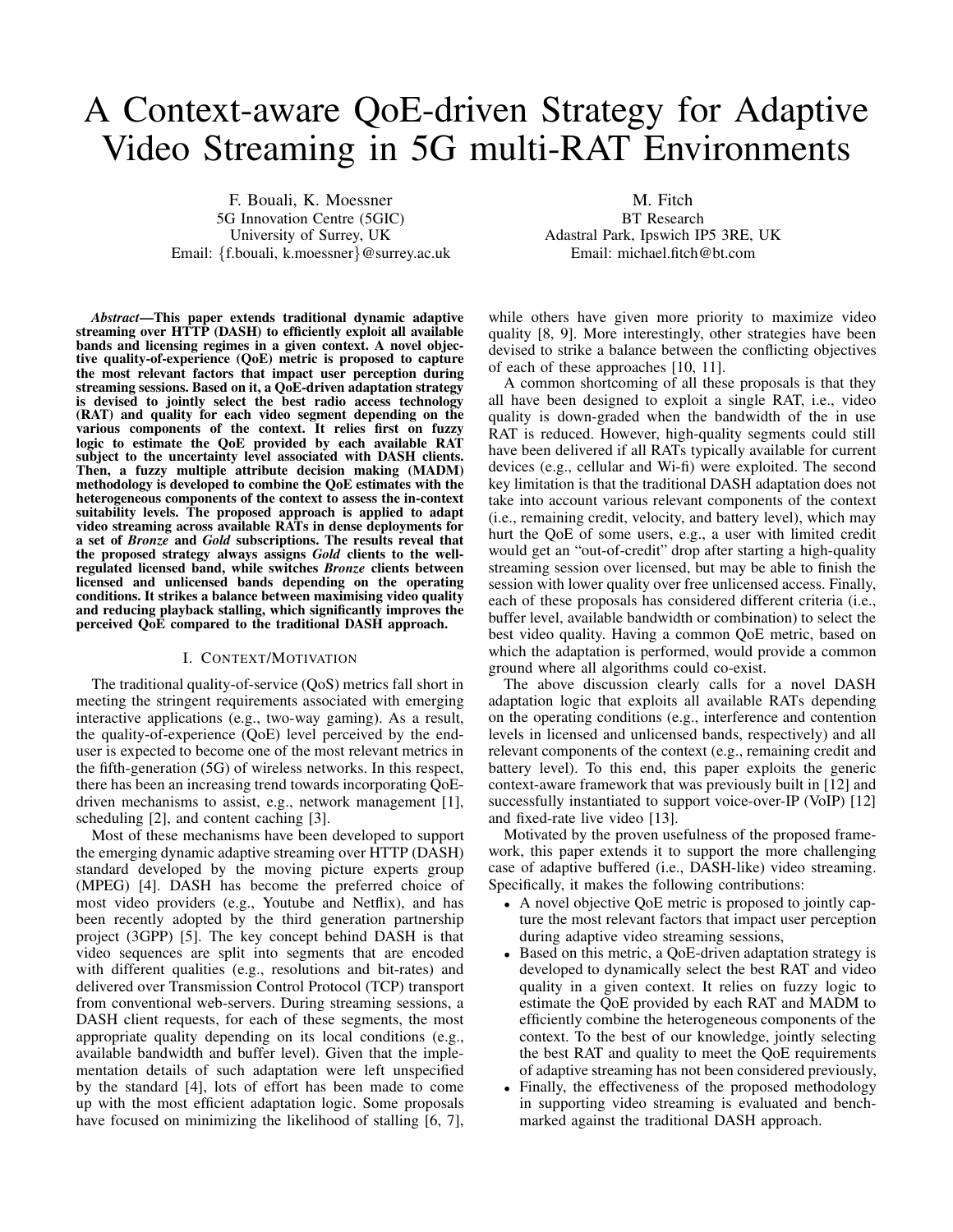

Fig. 1. Architecture for DASH video streaming.

The remainder of this paper is organized as follows. A novel objective QoE metric for adaptive video streaming is proposed in Section II together with a functional architecture to facilitate its estimation. Then, a QoE-driven strategy is developed in Section III to perform a context-aware adaptation of video quality across all available RATs. The initial results are presented in Section IV to assess the effectiveness of the proposed methodology in supporting video streaming. The conclusions and future directions are provided in Section V.

# II. CONTEXT-AWARE QOE-DRIVEN FRAMEWORK FOR ADAPTIVE VIDEO STREAMING IN MULTI-RAT **ENVIRONMENTS**

An ultra-dense environment is considered, where  $K$  available RATs ( $\{RAT_k\}_{1\leq k\leq K}$ ) are exploited by  $N_{video}$  clients to establish DASH-like streaming sessions with a remote server. All clients are assumed to belong to one of  $S$  subscription profiles  $({P_s}_{1\leq s\leq s})$ . To capture the constraints associated with various licensing regimes,  $K=2$  RATs are considered, namely LTE and WLAN operating in licensed and unlicensed bands, respectively.

### *A. DASH model*

During streaming sessions, DASH clients download over a TCP transport video sequences that are divided into multiple segments, each of duration  $T<sub>S</sub>$ . To absorb the delay that may be introduced by TCP retransmissions, the various clients progressively download and buffer these segments during video playback as illustrated in Fig. 1. Furthermore, each segment is encoded into *L* different qualities defned in bitrates for the sake of simplicity. Based on the experimental results conducted in [14],  $L=4$  qualities are considered, namely {5,10,15,20} Mbps, where only 20 Mbps meets the requirements of 4K resolution.

In conventional DASH adaptation [6–11], clients dynamically select, for the *j*-th segment to be requested at a given time *t*, the most appropriate quality  $Q_i(t)$  based on a sub-set of the following metrics:

- $Q(j-1)$ : The quality of the previous segment,
- $B(t)$ : The current level of the play-out buffer expressed in seconds of playback duration,
- $R_k(t)$ : The perceived bit-rate on the in use  $RAT_k$ expressed in Mbps.

In contrast, it is proposed to jointly select the best RAT and quality of each video segment based on not only the QoE requirements, but also the various components of the



Fig. 2. Behavior of the considered utility function.

context (e.g., remaining credit and velocity). Note that the video content to be downloaded is assumed to be cached in the neighborhood of each DASH client, and thus any available RAT could be used to send it. This means that switching from one RAT to another does not require to establish a new socket with the remote server.

#### *B. Considered problem*

Access to licensed bands (i.e., LTE) is assumed to be paid (i.e., consumes some units of the remaining credit), while access to unlicensed bands (i.e., WLAN) is free of charge. This means that adaptive video streaming needs to maximize usage of unlicensed bands as long as the associated QoE requirements are met. To reduce energy consumption of battery-operated clients, a single-homing setting is considered (i.e., each client can use only one RAT at any time).

To tackle the considered problem, a novel QoE metric is proposed in Section II-C and a functional architecture is presented in Section II-D to facilitate its estimation.

# *C. Proposed QoE metric*

This section proposes a novel objective metric to assess the QoE perceived during adaptive video streaming. To this end, the following components are particularly considered:

- Video quality: the quality in Mbps of the video segments that are delivered during streaming sessions.
- Stalling: also referred to as re-buffering or freezing. It occurs in the middle of playback whenever the available bandwidth is not sufficient to sustain the selected video quality and the play-out buffer runs out of data.

In this respect, the utility function previously proposed in [15] is considered as a building block to assess a given performance indicator *PI* evaluated at a given time *t*:

$$
U(PI(t)) = \frac{\left(\frac{PI(t)}{Min}\right)^{\xi}}{1 + \left(\frac{PI(t)}{Min}\right)^{\xi}}
$$
(1)

where *Min* denotes the minimum performance requirement and  $\xi$  is a shaping parameter that captures different degrees of elasticity in meeting it.

To better analyse the behavior of the considered utility, Fig. 2 plots it as a function of the ratio  $PI(t)/Min$  for different values of the shaping parameter  $\xi$ . It can be seen that  $U(.)$  is a monotonic increasing function of the achievable performance  $PI(t)$  that equals 0.5 at  $PI(t)=Min$ , and tends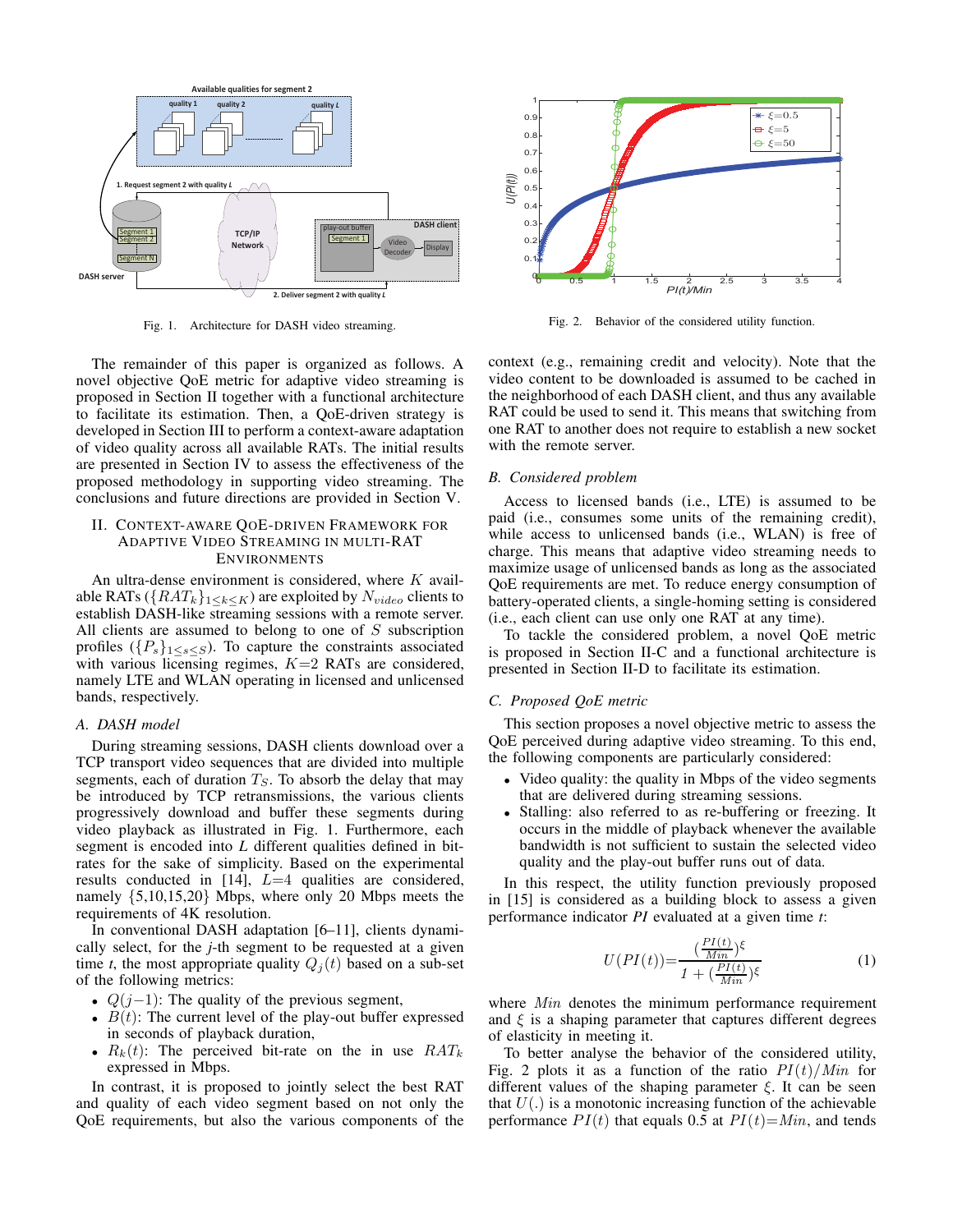

Fig. 3. Functional architecture for context-aware user-driven operation.

asymptotically to 1. The marginal increase of the utility function for large performances  $PI(t)$  well above *Min* becomes progressively smaller especially when intermediate values of  $\xi$  are used (e.g.,  $\xi=5$ ). Therefore,  $U(.)$  provides a measure of the suitability to support the requirement *Min*, with values ranging from 0 (low suitability) to 1 (high suitability).

Based on the above utility, the following metric is proposed to assess the QoE level provided by a given  $RAT_k$  at time *t*:

$$
QoE_k(t) = U_B(t) \cdot U_R(t,k) \tag{2}
$$

where the two multiplicative terms are defined as:

$$
U_B(t) = U(B(t))\Big|_{Min=5 \ s,\xi=5}
$$
 (3)

$$
U_R(t,k) = U(R_k(t))\Big|_{Min=5\ Mbps,\xi=5}
$$
 (4)

According to the above formulations,  $U_B(t)$  is penalized when the buffer level enters a risky zone (i.e.,  $B(t) < 5 s$ ), where the likelihood of stalling becomes high. On the other hand,  $U_R(t, k)$  decreases gradually when the bitrate is not sufficient to support the maximum quality (i.e.,  $R_k(t)$  < 20 Mbps) and significantly when it does not sustain the minimum quality (i.e.,  $R_k(t) \leq 5 \, Mbps$ ). Therefore,  $QoE<sub>k</sub>(t)$  maximises video quality while minimizing video stalling. Note that the proposed metric could be extended to consider other relevant factors (e.g., start-up delay and quality switches), which is left for future consideration.

The evaluation of  $QoE_k(t)$  depends on whether  $RAT_k$  is active or not at time *t*. When  $RAT_k$  is used,  $QoE_k(t)$  is obtained by evaluating (2) at  $R_k(t)=\overline{R_k}$ , where  $\overline{R_k}$  denotes the average bit-rate at which the latest  $N_{avg}$  segments have been received. In turn, when  $RAT_k$  is unused,  $R_k(t)$  and  $QoE<sub>k</sub>(t)$  will be estimated according to the methodology developed in Section III-A.

### *D. Functional architecture*

To enable QoE-driven operation, the generic context-aware framework previously proposed in [12] will be instantiated. According to its functional architecture described in Fig. 3, a connection manager (CM) is introduced at the user equipment

(UE) to implement a given decision-making policy (e.g., the proposed strategy in Section III). To this end, it exploits the relevant components of the context available locally (e.g., velocity and battery level) and a radio characterisation of each available RAT in terms of a set of short-term attributes (e.g., current load) obtained through beacons and pilot channels. In particular, it is assumed that each  $RAT_k$  broadcasts the maximum bit-rate  $R_k^{max}$  that would be offered to a new user as an indicator of its current load. Additionally, the CM collects from the network side some medium- and long-term RAT attributes (e.g., cost and regulation rules) stored in a Policy Repository together with all the policy-related data. The content of the Policy Repository may be retrieved in practice from a local instance following a pull or push mode using e.g., the Open Mobile Alliance-Device Management (OMA-DM) protocol [16]. To offer higher fexibility to the network manager, a Policy Designer entity builds and updates the Policy Repository content based on measurement reports collected from the various UEs and some potential networklevel constraints (e.g., operator strategy and regulation rules).

In the next section, the CM will be implemented to solve the problem considered in Section II-B, i.e., perform a contextaware QoE-driven adaptation of video streaming.

# III. CONNECTION MANAGER: CONTEXT-AWARE QOE-DRIVEN ADAPTATION STRATEGY

This section implements the CM of the functional architecture described in Fig. 3 to perform a context-aware QoE-driven adaptation of video streaming across all available RATs. To this end, the following three-step approach is proposed to select the best RAT and quality for each segment to be requested:

- 1) Design a fuzzy logic calculator to estimate the QoE level provided by each  $RAT_k$  (i.e.,  $QoE_k$ ) based on the local observations of each DASH client.
- 2) Develop a fuzzy MADM methodology to combine  $QoE_k$  with the UE subscription profile (i.e.,  $P_s$ ) and all other components of the context to derive the sonamed "in-context" suitability level  $(s_k^{ic,s})$ .
- 3) Select the RAT that maximizes the in-context suitability level  $s_k^{ic,s}$ , and adapt the video quality accordingly.
- In what follows, each of these steps will be implemented.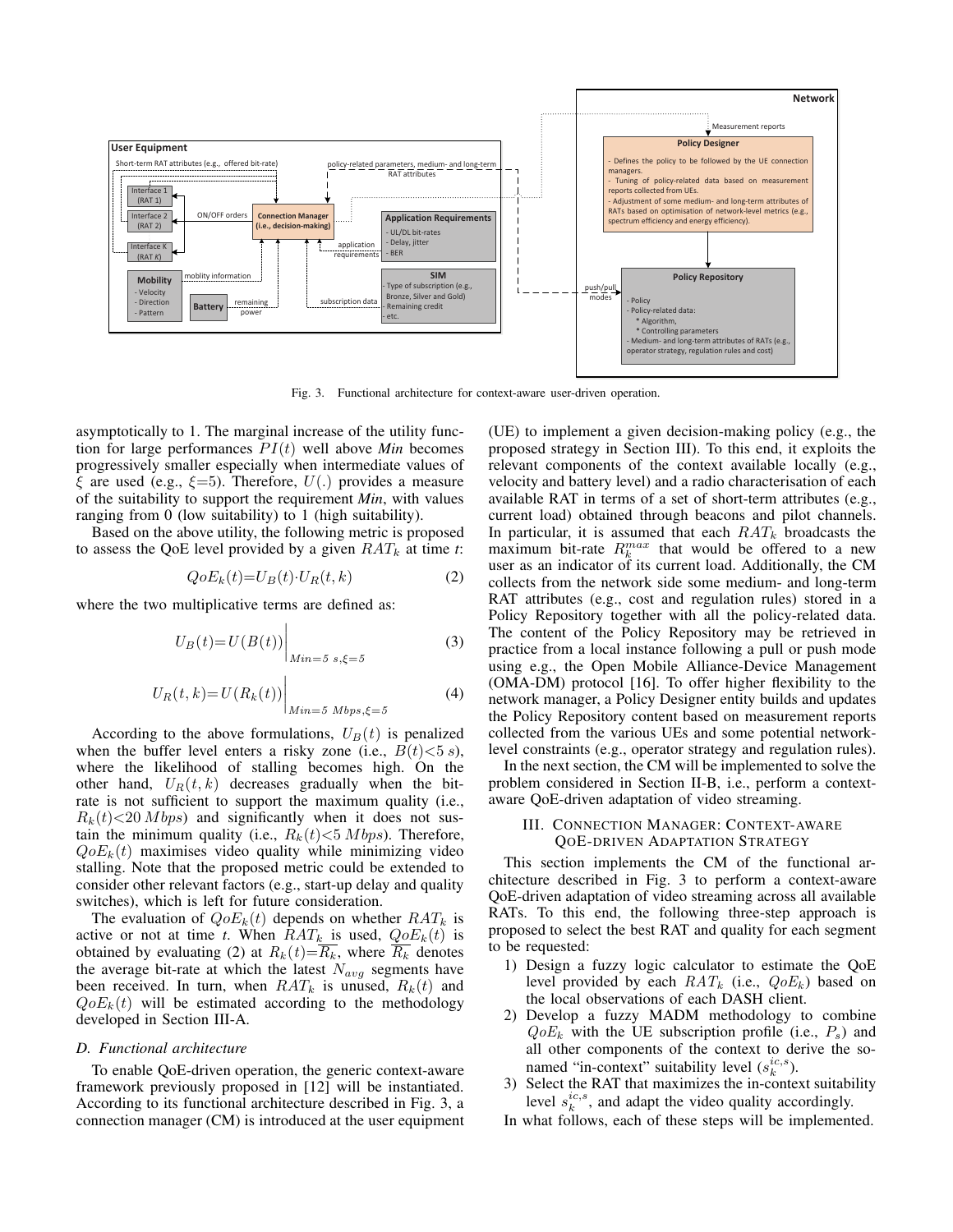

Fig. 4. Block diagram of the fuzzy logic controller.

#### *A. Estimated QoE levels*

Given the uncertainty associated with DASH clients, this section relies on fuzzy logic to estimate the QoE level that would be provided by each unused  $RAT_k$  (i.e.,  $QoE_k$ ).

The key building block in fuzzy logic reasoning is the fuzzy logic controller (FLC) whose block diagram is described in Fig. 4. It is composed of three main stages, namely the fuzzifer, inference engine and defuzzifer. During fuzzifcation, crisp (i.e., real) input data are assigned a value between 0 and 1 corresponding to the degree of membership in a given fuzzy set. Then, the inference engine executes a set of *if-then* rules on the input fuzzy sets. These inference rules are maintained in a rule base that is typically built based on previous expert knowledge. Finally, the aggregated output fuzzy sets are converted into crisp outputs using a given defuzzifcation method.

In the following, a separate FLC is designed to estimate the QoE provided by each of the considered RATs.

*1) LTE:* The designed FLC and corresponding membership functions are described in Fig. 5. In particular, the following input parameters are considered:

- *RSRQ*: the reference symbol received quality (RSRQ) that captures the radio and interference conditions.
- $R_L^{max}$ : the maximum bit-rate that could be offered to a new user. It is advertised through one of the cell system information blocks (SIBs) as explained in Section II-D. Assuming a fair scheduler (e.g., proportional fair (PF)), the cell calculates it as  $R_L^{max} = C_{max}/(N+1)$ , where  $C_{max}$  and *N* denote the maximum cell capacity and number of active users, respectively.
- $B(t)$ : the buffer level in seconds of playback at time *t*.

*2) WLAN:* The proposed FLC and associated membership functions are described in Fig. 6. Specifcally, the set of input parameters is designed as follows:

- *SINR*: the signal to interference and noise ratio of the access point (AP) beacon.
- $R_W^{max}$ : the maximum bit-rate offered to a new user. It is estimated based on the number of users, fraction of busy channel, slot duration and minimum contention window [17] and broadcasted on the AP beacon.
- $B(t)$ : the buffer level in seconds of playback at time *t*.

For both FLCs, the inferences rules have been designed based on a sensitivity analysis to the various combinations of the input parameters, which is omitted for the sake of brevity. Finally, the defuzzifcation process is based on the commonly used centroid method for its accuracy [18].

#### *B. In-context suitability levels*

In this section, the previous QoE estimates are combined with the context at hand to assess the in-context suitability.







Fig. 6. FLC for estimating  $QoE_{WLAN}$ .

To cope with the heterogeneity of the context components, a methodology is developed based on MADM [19].

In this respect, for each  $k \in \{1, \ldots, K\}$ ,  $RAT_k$  is characterized in terms of the following  $M=4$  attributes:

- $QoE_k$ : the QoE level provided by  $RAT_k$  defined in (2). Recall that, if  $RAT_k$  is used, it is directly evaluated based on the perceived bit-rate  $\overline{R_k}$ . Otherwise, it is estimated by the FLCs developed in the previous sub-section.
- $cost_k$ : the monetary cost of  $RAT_k$ .
- *power<sub>k</sub>*: the power consumption level when using  $RAT_k$ .  $range_k$ : an assessment of the range to reflect the appro-
- priateness from the UE velocity perspective.

Therefore, the RATs can be fully characterized in terms of a  $K \times M$  decision matrix **D** whose element  $d_{k,m}$  denotes the performance of  $RAT_k$  in terms of the *m*-th attribute:

$$
\mathbf{D} = \begin{bmatrix} Q_{oE} & cost & power & range \\ Q_{oE_{UTE}} & HIGH & HIGH & LARGE \\ Q_{oE_{WLAN}} & LOW & MEDIUM & SMALL \end{bmatrix} \quad \text{(5)}
$$

Note that, compared to LTE, WLAN is qualifed as cheaper,

less power-consuming, and smaller.<br>To adjust the relative importance of the various attributes, a vector w<sup>*s*</sup> of M weights ({ $w_m^s$ }<sub>1≤m≤M</sub>) is introduced for each *s*-th subscription profle:

$$
\mathbf{w}^{\mathbf{B}} = \begin{bmatrix} HIGH \\ HIGH \\ LOW \\ LOW \end{bmatrix}
$$
 (6)

$$
\mathbf{w}^{\mathbf{G}} = \begin{bmatrix} HIGH \\ LOW \\ LOW \\ LOW \end{bmatrix} \tag{7}
$$

where B and G stand for the *Bronze* and *Gold* subscription profles, respectively.

Note that the cost attribute is judged as more relevant for the *Bronze* user (i.e.,  $w_{cost}^B = HIGH$ ), while the power and range attributes are not initially considered (i.e.,  $w_{power}^s = w_{range}^s = LOW$ ) for the sake of simplicity.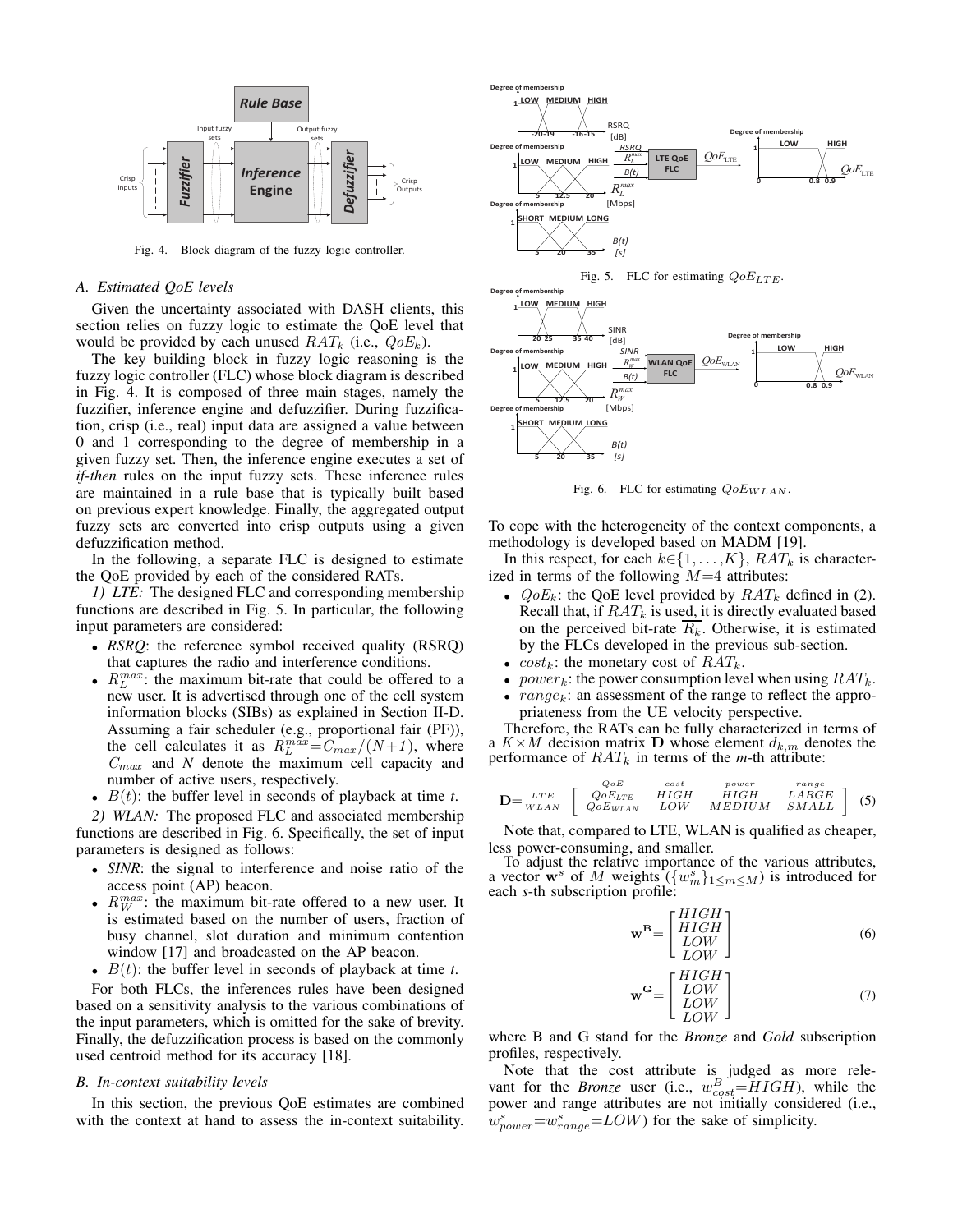Finally, the vector  $s^{ic,s}$  of in-context suitability levels  $\frac{300}{300}$  $(\{s_k^{ic,s}\}_{k\in\{1,\ldots,K\}})$  is obtained as follows:  $\begin{array}{c|c} \begin{array}{c} \hline \end{array} & \begin{array}{c} \hline \end{array} & \begin{array}{c} \hline \end{array} & \begin{array}{c} \hline \end{array} & \begin{array}{c} \hline \end{array} & \begin{array}{c} \hline \end{array} & \begin{array}{c} \hline \end{array} & \begin{array}{c} \hline \end{array} & \begin{array}{c} \hline \end{array} & \begin{array}{c} \hline \end{array} & \begin$ 

$$
\mathbf{s^{ic,s}} = \begin{bmatrix} s_1^{ic,s} \\ \vdots \\ s_k^{ic,s} \\ \vdots \\ s_K^{ic,s} \end{bmatrix} = \overline{\mathbf{D}} \cdot \mathbf{w^s} \qquad (8) \qquad \begin{bmatrix} 100 \\ \times & 0 \\ \times & 0 \\ \vdots \\ 0 & 0 \\ 0 & 0 \end{bmatrix}
$$

where  $\overline{D}$  is the matrix of normalized attributes  $\overline{d_{k,m}}$  that are calculated as  $d_{k,m} = d_{k,m} / \frac{\max\left(d_{k,m}\right)}{k}$  for benefit attributes (i.e., QoE and range) and  $\frac{k}{d_{k,m}} = \min\left(\frac{d_{k,m}}{\sqrt{k}}\right) / d_{k,m}$  for cost attributes (i.e., cost and power).

# *C. Decision-making*

This section proposes a context-aware QoE-driven strategy for adaptive video streaming. To assess its added-value to the existing works, one of the design requirements is to support the adaptation logic of any traditional DASH algorithm.

The proposed strategy is described by the pseudo code of Algorithm 1. Initially, the  $RAT_{k^*}$  that maximises the incontext suitability is selected (line 1). Recall that this metric combines the QoE level provided by each RAT with the context at hand. Next, the best video quality is adapted within the selected RAT depending on the local observations. To this end, the bit-rate  $R_{k*}(t)$  is estimated depending on whether  $RAT_{k^*}$  is currently used or not. If it is used,  $R_{k^*}(t)$  is set to the average perceived bit-rate  $\overline{R_{k*}}$  (line 3). Otherwise, it is set to the maximum offered bit-rate  $R_{k*}^{max}$  advertised by the RAT (line 5). Finally, for the *j*-th segment to be requested at a given time *t*, the quality  $Q_i(t)$  is determined based on the quality of the previous segment  $Q(j-1)$ , buffer level  $B(t)$ , and estimated bit-rate  $R_{k^*}(t)$  (line 7). Note that the generic function  $f(.,.)$  could implement the adaptation logic of any traditional DASH algorithm.

# **Algorithm 1** QoE-driven strategy for RAT/quality adaptation

i: Select the best RAT:  $k^* = \arg \max_{k \in \{1, ..., K\}} \overline{\left(s_k^{ic,s}\right)};$ 2: **if**  $RAT_{k^*}$  is used **then** 3:  $R_{k^*}(t)=\overline{R_{k^*}};$ 4: **else**  5:  $R_{k^*}(t) = R_{k^*}^{max};$ 6: **end if**  7: Select the video quality for the *j*-th segment:

$$
Q_j(t)=f(Q(j-1),B(t),R_{k^*}(t));
$$
\n(9)

#### IV. SIMULATION RESULTS

To obtain an insight into the effectiveness of the proposed approach, a set of system-level simulations have been performed using the NS-3 simulator [20].

# *A. Considered environment*

• To model ultra-dense deployments, one single LTE macro-cell operating in licensed mode and overlaid by a set of buildings is considered. Each building is structured according to the dual-stripe layout [21], i.e., as two stripes of rooms with a corridor in-between, which



Fig. 7. Illustrative example of SINR map, licensed band.

corresponds, e.g., to the set of stores inside a shopping mall.

- Two LTE and WLAN small-cells are dropped randomly inside each room. The LTE small-cells operate in licensed bands according to a co-channel confguration, while the WLAN APs operate in unlicensed bands. As an illustrative example, Fig. 7 describes the SINR map obtained in the licensed band when a building of two 20-room stripes is considered.
- The capacity of both LTE and WLAN is assumed to be well-provisioned to accommodate a large number of high-quality streaming sessions. In this respect, five component carriers (CCs), each of 20 MHz, are aggregated for LTE, while 802.11ac is assumed for WLAN with a maximum bandwidth of 160 MHz.
- To vary the load on WLAN, a set of background traffic flows are established between  $N_{back}$  pairs of nodes in an ad-hoc mode on the same channel used by the AP. These flows are transported over TCP for a duration of  $t_{back}$ .

# *B. Benchmarking*

To benchmark the proposed strategy, the following schemes will be compared:

- *Fixed*: Only 4K resolution (i.e., 20 Mbps) is allowed on WLAN. This could be particularly relevant for clients who do not tolerate any down-grading in video quality.
- *DASH*: This represents the traditional DASH approach on WLAN and will be used as baseline to benchmark the performance of the next scheme. Without loss of generality, the algorithm proposed in [10] is selected.
- *Fuzzy MADM*: This is the strategy developed in Section III, where the adaptation logic function *f(.,.,.)* used in (9) is set to that of the previous scheme.

### *C. Key performance indicators*

The following metrics are considered to assess the QoE level perceived during adaptive video streaming sessions:

- $f_{4K}$ : the fraction of 4K (i.e., 20 Mbps) video segments out of the total number of delivered segments.
- $S_{prob}$ : the probability that the video stalls, i.e., the playout buffer runs out of data. It is calculated as the fraction of stalling duration out of the total playback duration.
- $QoE(t)$ : this is the instantaneous QoE level perceived by each DASH client regardless of the in use RAT. It is obtained by evaluating (2) at  $R_k(t)=Q(j)$ , where  $Q(j)$ denotes the quality of the *j*-th segment.

## *D. Initial assumptions*

To provide a proof of concept of the proposed approach, the following assumptions are initially considered: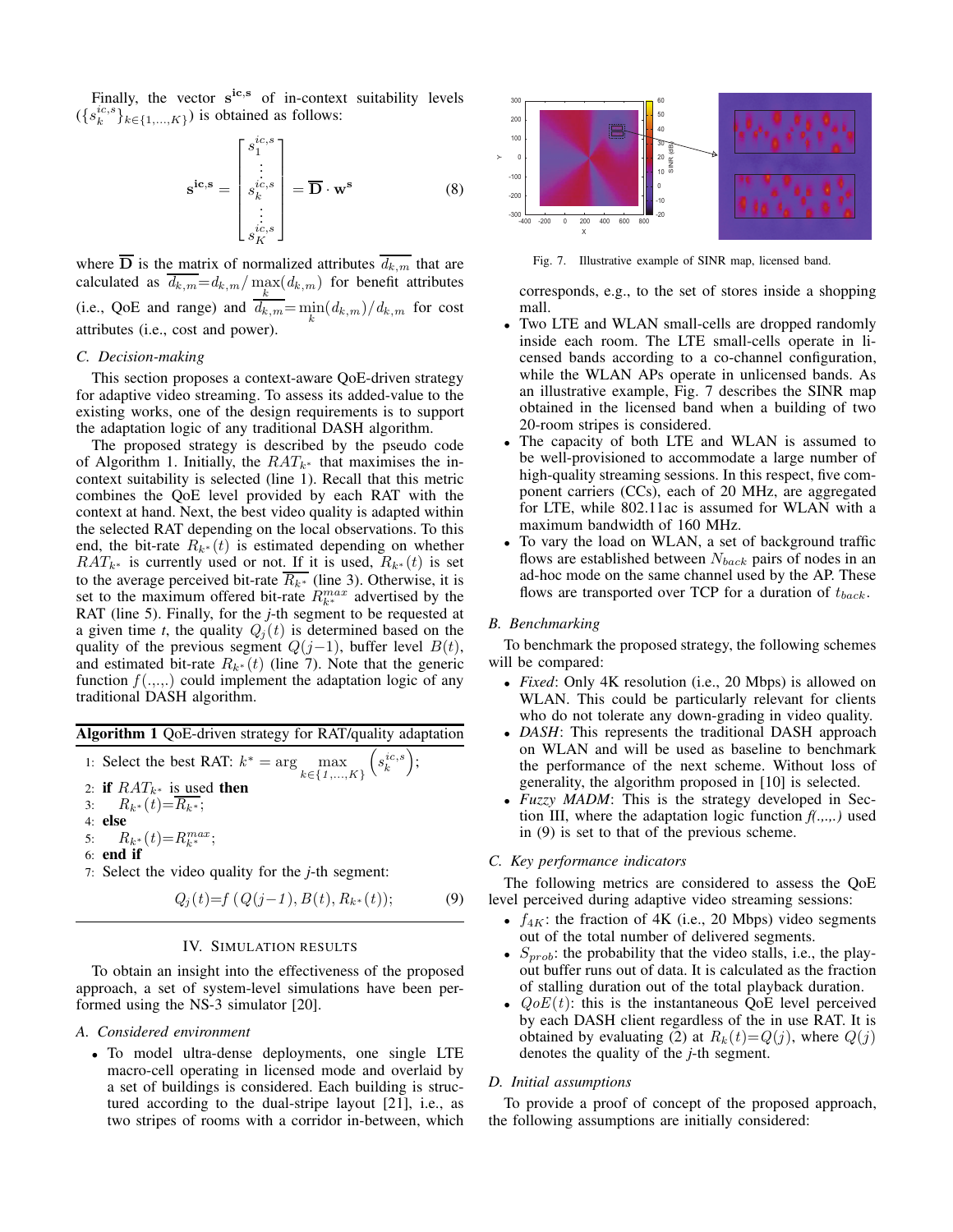

Fig. 8. Evolution of the instantaneous  $QoE(t)$ ,  $6^{th}$  client,  $t_{back}=3 min$ .

- A single-room scenario of the dual-stripe layout described in Section IV-A is initially considered.
- $N_{video}$ =10 DASH sessions are established inside the same room together with  $N_{back}=3$  background sessions. The various DASH clients may belong to *Gold* or *Bronze* subscriptions that are associated with an unlimited and limited credit of 4 Gbits, respectively.
- During a simulation time of  $T_{sim} = 300 s$ , DASH clients continuously request segments, each of  $T<sub>S</sub>=2 s$ .
- The bit-rate of the in use RAT is estimated over the latest  $N_{avg}=5$  segments.

# *E. Performance evaluation*

This section assesses the effectiveness of the proposed strategy in supporting adaptive video streaming. To this end, the metrics introduced in Section IV-C are evaluated.

Fig. 8 shows the evolution of the instantaneous QoE perceived by an arbitrary (i.e.,  $6^{th}$ ) DASH client for each of the schemes considered in Section IV-B. Two simulation rounds were initially run where all DASH clients belong to the *Bronze* and *Gold* subscription profles, respectively. For both rounds, the background sessions are maintained during  $t_{back}=3 min$ (i.e., from  $t=60 s$  to  $t=240 s$ ). Note that the performance achieved by *Fixed* and *DASH* is shown only once at it does not depend on the subscription profle.

The observed behavior shows that the proposed strategy (i.e., *Fuzzy MADM*) introduces signifcant QoE gains. When only 4K resolution is used (i.e., *Fixed*), shortly after background sessions start (i.e.,  $t=60 s$ ), the capacity of the WLAN is no longer suffcient to meet the play-out deadline of the delivered segments. As a result, the play-out buffer runs out of data, and the QoE is strongly degraded due to a null first term in (2) (i.e.,  $U_B(t)$ ). In turn, when adaptation is performed within WLAN (i.e., *DASH*), lower qualities are selected for the subsequent segments, which avoids stalling, but degrades the QoE due to the reduction of the second term in (2) (i.e.,  $U_R(t, k)$ ). Note that the degradation persists much longer when no adaptation is performed. Unlike these two schemes, *Fuzzy MADM* treats the clients differently depending on the context at hand. For *Gold* clients, it exclusively assigns sessions to the well-regulated licensed band (i.e., LTE) as the cost is not of concern. For *Bronze* clients, it opportunistically exploits the unlicensed band (i.e., WLAN) as long as a good QoE could be sustained, which maintains the highest quality without stalling.

Next, the performance of the *Bronze* clients is further investigated. Fig. 9(a) shows the average QoE perceived by all

clients as a function of the duration of background sessions. Fig. 9(b) shows the associated fraction of using WLAN.

The results show that the QoE gain introduced by the proposed strategy signifcantly increases as WLAN gets loaded. For low loads (i.e.,  $t_{back}=0.5$  min), all schemes exhibit good QoE performance. This is because, at such loads, the playout buffer is often suffcient to absorb the delay caused by the reduced WLAN bandwidth. As the load increases, all schemes gradually degrade as background sessions tend to occupy WLAN for longer periods. However, the degradation perceived by the proposed strategy remains marginal even at the highest loads (i.e.,  $t_{back}=3 min$ ). It can be seen from Fig. 9(a) and Fig. 9(b) that *Fuzzy MADM* reduces the fraction of using WLAN to the extent that sustains a good QoE level, which efficiently achieves the target behavior of Section II-B. For a better understanding of the contribution of each QoE component, Fig. 10(a) and Fig. 10(b) plot the corresponding fraction of 4K segments and stalling probability, respectively.

The first key observation in Fig.  $10(a)$  is that when quality adaptation is performed within WLAN (i.e., *DASH*), the fraction of 4K segments decreases signifcantly compared to *Fixed* particularly for high loads. This is because whenever the offered WLAN capacity is reduced, *DASH* reduces the video quality to avoid buffer under-run events. In turn, *Fixed* keeps using the highest quality at the cost of a higher stalling probability (Fig. 10(b)). When both the in use RAT and video quality are adapted (i.e., *Fuzzy MADM*), the fraction of  $4K$  segments significantly increases (Fig.  $10(a)$ ) without any degradation in terms of stalling (Fig. 10(b)).

In summary, the proposed fuzzy MADM strategy enables to select the best RAT and video quality depending on the context at hand. For *Gold* users, it exclusively exploits the well-regulated licensed band as the cost is not of concern. For *Bronze* users, it additionally exploits unlicensed bands depending on its existing load. For all users, it strikes a balance between maximising video quality and minimising playback stalling, which signifcantly improves the overall QoE compared to the considered baselines.

#### V. CONCLUSIONS AND FUTURE DIRECTIONS

This paper extends traditional DASH to efficiently exploit all available bands and licensing regimes in a given context. A novel QoE metric is proposed to maximize video quality subject to minimizing the playback stalling perceived by DASH clients. Based on this metric, a QoE-driven adaptation strategy is devised to jointly select the best RAT and video quality depending on the context at hand. It relies frst on fuzzy logic to estimate the QoE level provided by each RAT subject to the lack of information associated with DASH clients. Then, a fuzzy MADM approach is developed to combine these estimates with the heterogeneous components of the context to assess the in-context suitability levels. The proposed strategy is validated in a dense small-cell environment, and its performance is benchmarked against two fxed-quality and DASH baselines. The results reveal that the proposed strategy always assigns *Gold* clients to the well-regulated licensed band, while switches *Bronze* clients between licensed and unlicensed bands depending on the operating conditions of each RAT. It strikes a balance between maximising video quality and minimising stalling, which signifcantly improves the perceived QoE compared to the considered baselines.